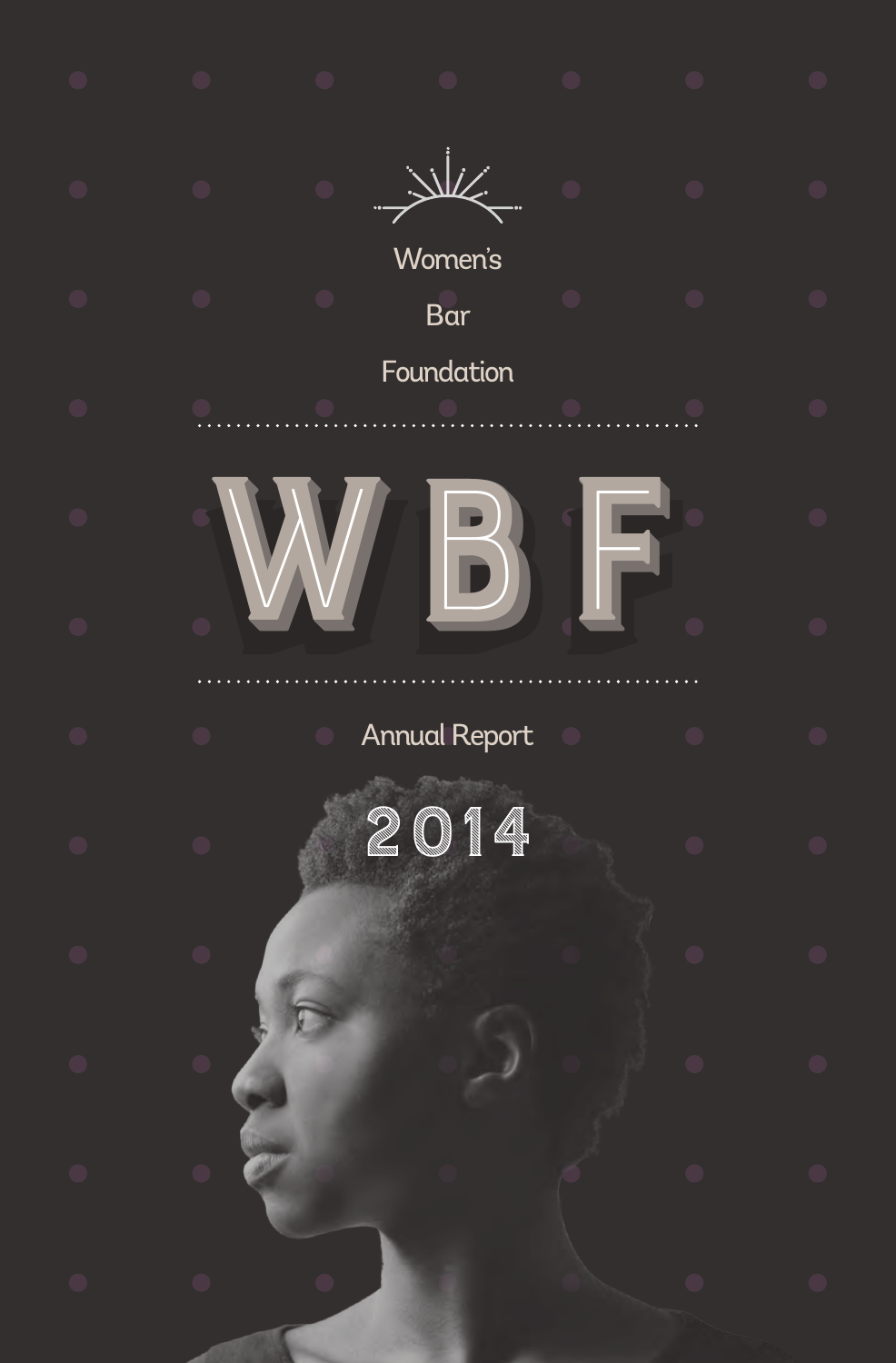## Dear Friends,

Thank you for sharing your time, talent and financial resources in 2014. Your substantial and unwavering support allowed the Women's Bar Foundation to provide pro bono legal assistance to nearly 2,000 low-income residents of the Commonwealth – the majority of whom are women with children. Your generosity resulted in ending the cycle of domestic abuse, preventing homelessness, providing counsel to incarcerated and homeless women and securing end-of-life documents for seniors.

The accomplishments highlighted in this 2014 Annual Report are your accomplishments. It is because of you, our most stalwart champions and financial contributors, that the organization has impacted the lives of so many.

We welcome you to visit www.womensbar.org to sign up to receive Noteworthy, our quarterly e-newsletter. You may also view a complete donor and volunteer list on the website.

With your ongoing commitment to our mission, we will continue to make the difference for the nearly 2,000 clients we serve each year. Thank you for making this work possible.

Krisly L. Nardone.

from K. Com

Kristy L. Nardone, President Patricia E. Comfort, Executive Director

## Thank You

The Women's Bar Foundation is supported by grants from: Anonymous Boston Bar Foundation Deborah Munroe Noonan Memorial Fund, Bank of America, N.A., Trustee G.W. Cadbury Charitable Trust & Jennifer C. Boal Massachusetts Bar Foundation The Ludcke Foundation Women's Bar Association of Massachusetts, Inc.

## Support Us!

#### Become a Volunteer

Participating as a volunteer attorney or volunteer mentor in one of the WBF's pro bono projects is rewarding, challenging, educational and inspiring. As a volunteer attorney, you will receive comprehensive training in an area of law you may not otherwise have the opportunity to learn and you will also provide critical services to low-income individuals and their families who have nowhere else to turn. As a volunteer mentor, you will provide invaluable guidance for the volunteer attorneys which, in turn, has a positive impact on the outcome for our clients. To volunteer, please contact Rachel Biscardi via email at rbiscardi@womensbar.org or by telephone at 617.973.6666.

#### Become a Contributor

The Women's Bar Foundation is a 501 (c)(3) organization, dedicated to providing pro bono legal services to low-income individuals, primarily women and children. We are funded exclusively through the generosity of foundation grants, law firms, corporations and individual donors. Every donation makes a measurable and lasting difference in the lives of our clients. All contributions to the Women's Bar Foundation are fully tax deductible. To make a contribution, visit us online at www.womensbar.org/WBF, or send a check to:

#### **Women's Bar Foundation, 27 School Street, Suite 500, Boston, MA 02108**

Thank You! 

### Connect With Us

The Women's Bar Foundation uses social media to connect with our friends, volunteers, donors and clients. We also send out a quarterly e-newsletter to keep the WBF community updated on our pro bono accomplishments. Subscribe to our e-newsletter via our website.

#### www.womensbar.org

www.facebook.com/WomensBarFoundation

www.twitter.com/WBFofMA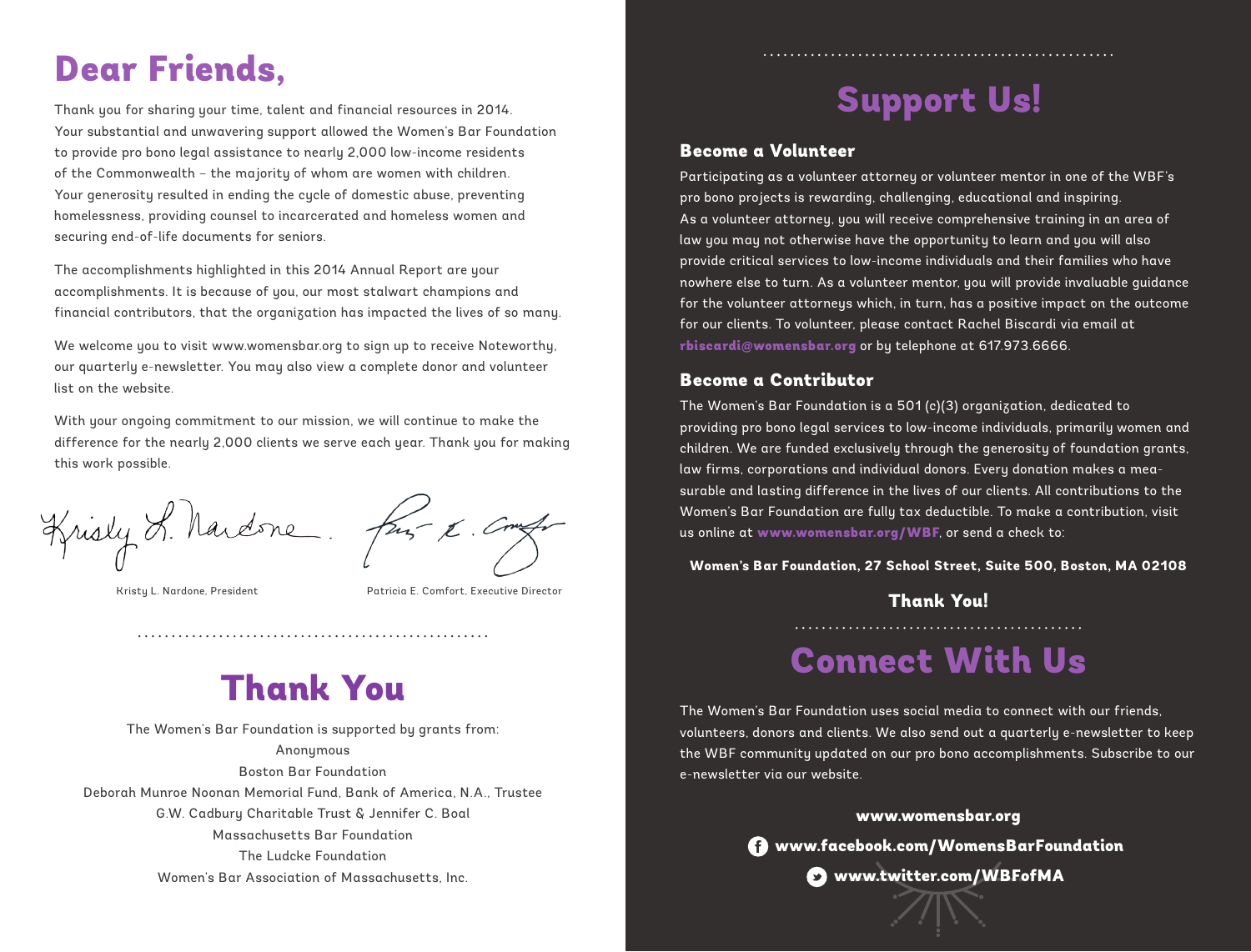Special Thanks To All Of Our Donors and Volunteers Who Make Our Accomplishments Possible.

1660

Intake



The Family Law Project for Battered Women (FLP) fielded 1660 calls to its intake line; conducted an intake evaluation with 404 of those callers; referred 128 clients for full representation by a volunteer attorney and provided brief service and counsel to 276 clients. Experience of those callers; referred 128<br> **Intake** clients for full representation by a<br> **Requests** service and counsel to 276 clients.



attorney, Jeannette Sedgwick (right).

The Elder Law Project (ELP) fielded 121 calls to its intake line and referred 46 low-income seniors to a volunteer attorney. The ELP staff conducted  $8$  senior site visits this year—the highest number in the Project's history.



Intake Requests





ELP client Julia Vieria (center) with her volunteer Mary, FLP client. Volunteer attorneys at a Hampden & Hampshire Housing Court Training.

> The Hampden & Hampshire Housing Court Project assisted more than 250 low-income tenants facing eviction from their homes.





Clinic topics include Social Security benefits, criminal procedure, consumer law, immigration, new CORI laws, and housing. Our volunteer attorneys counseled approximately 120 guests during their on-site visits.



The Framingham Project for Incarcerated Women operates at MCI-Framingham and South Bay House of Correction in Suffolk County, and at Kingston House, a post-release program in Boston. The Framingham Project held 11 educational seminars reaching approximately 100 women.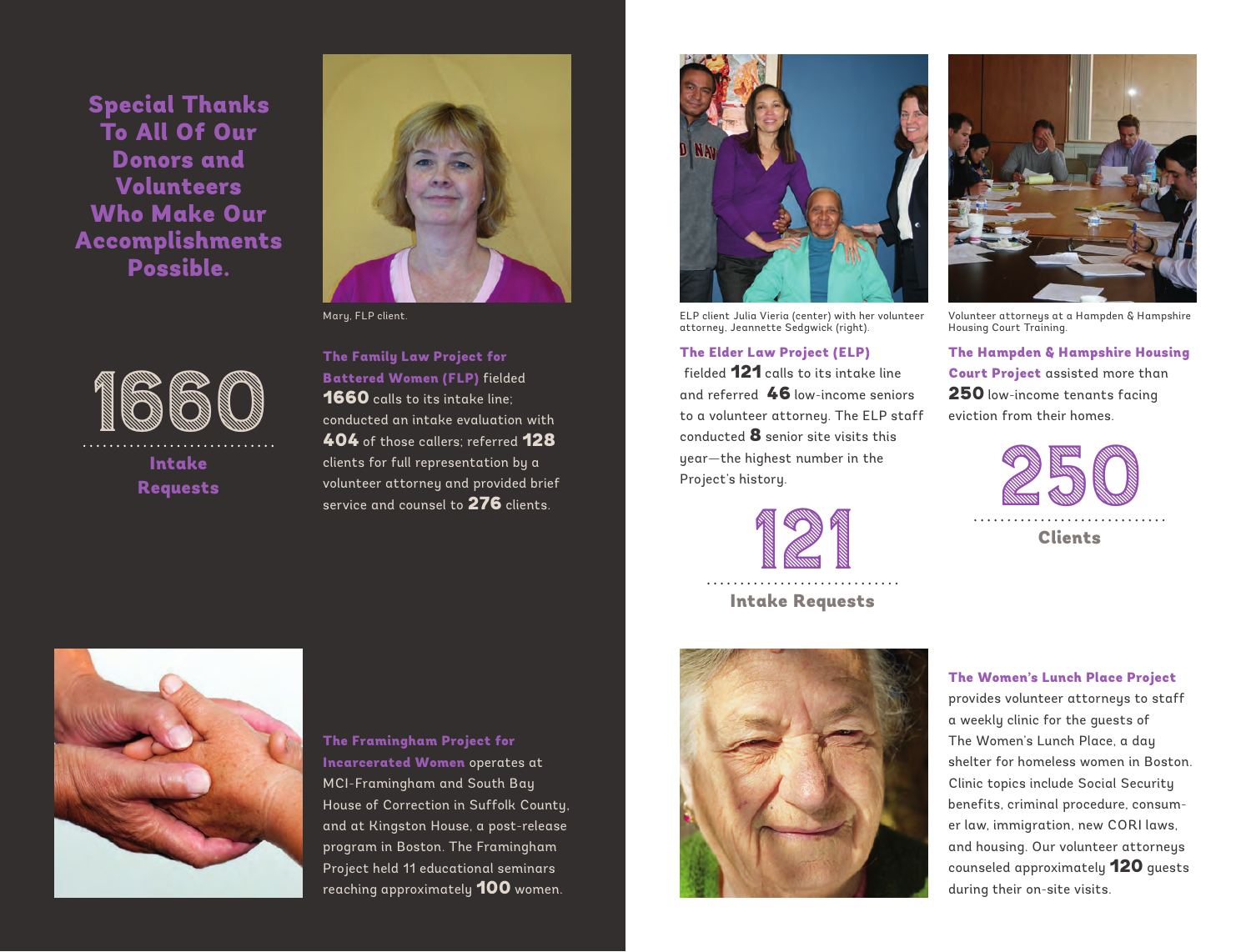